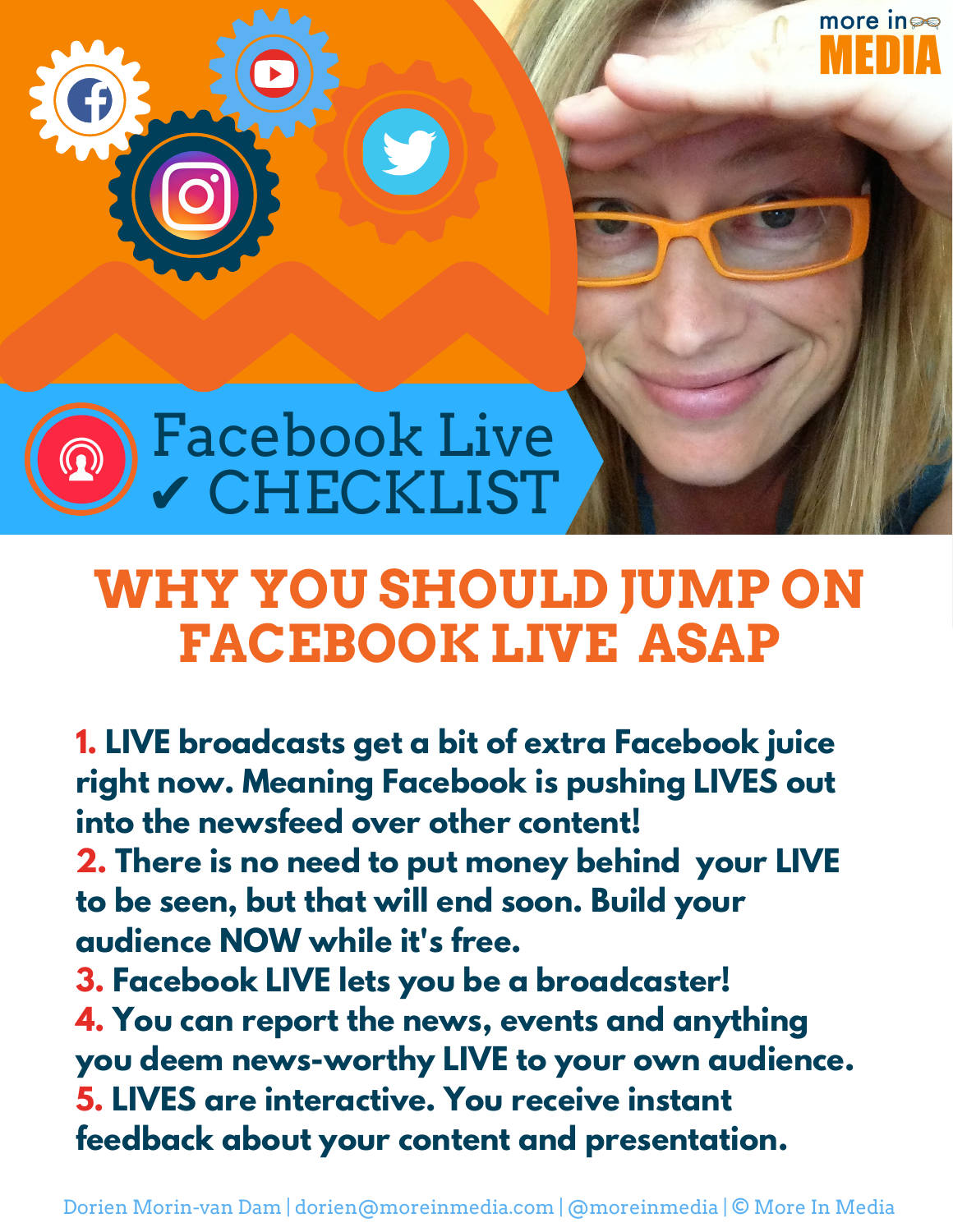

 $\bullet$ 

#### Facebook Live ✔ CHECKLIST

# **BEFORE YOU GO LIVE**

more in

- **1. Announce and promote your event in advance**
- **2. Set a specific time and date each week/month**
- **3. Create a 3-5 bulleted script**
- **4. Craft a catchy headline and add an emoji**
- **5. Invite colleagues or friends to attend for support**
- **6. Stabilize your smartphone**
- **7. Double check your appearance**
- **8. Check you WiFi**
- **9. Turn phone to landscape**
- **10. Start on time**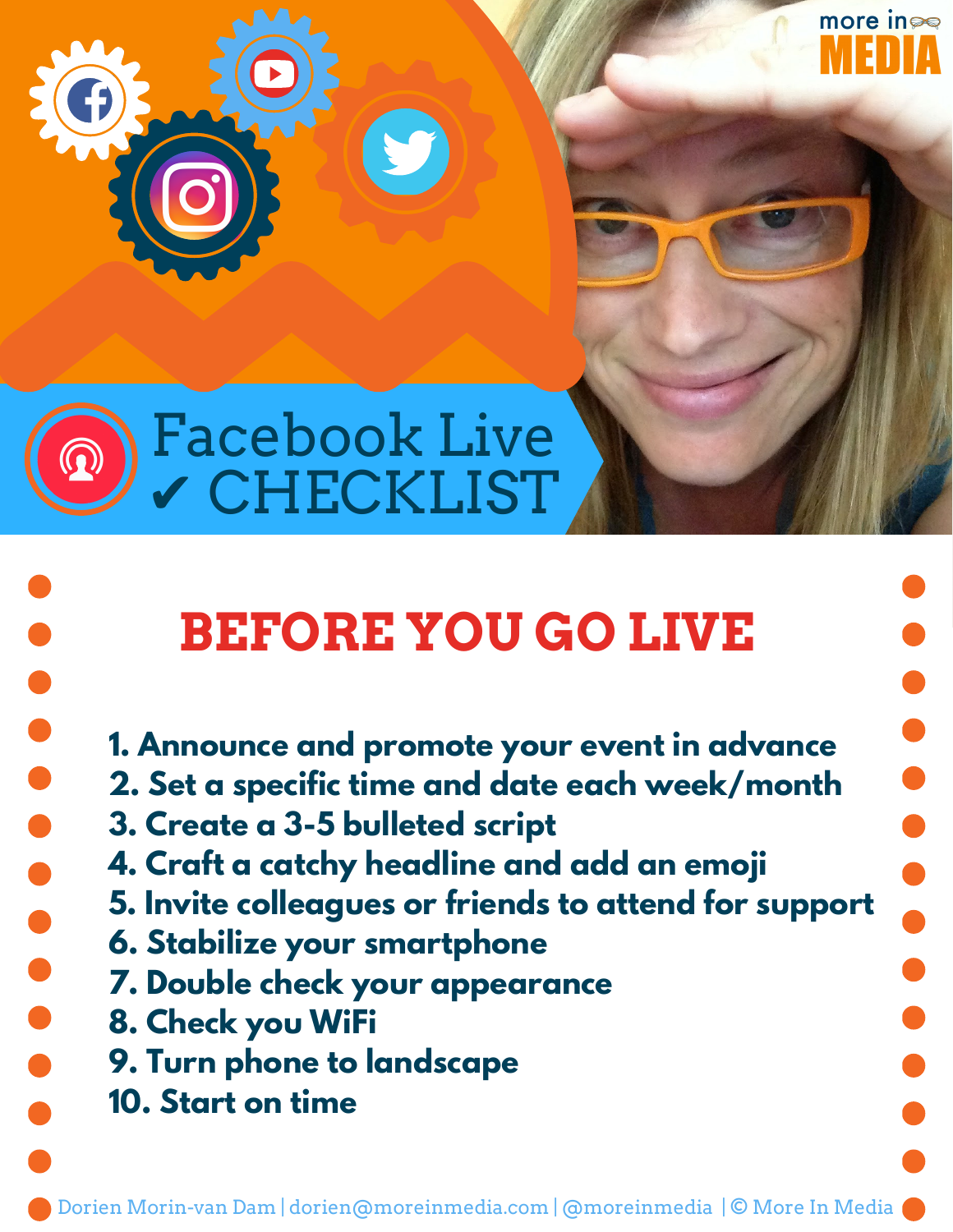



# **DURING YOUR BROADCAST**

more in

- **1. Introduce yourself and smile**
- **2. Welcome your guests by name**
- **3. Invite new viewers to subscribe**
- **4. Look into the camera, not at yourself**
- **5. Ask for 'reactions'**

 $\bullet$ 

- **6. Answer questions when they pop up in the comments**
- **7. Get close to the camera**
- **8. Speak slow, don't rush**
- **9. Stick to your script but be spontaneous when needed**
- **10. End with a call to action**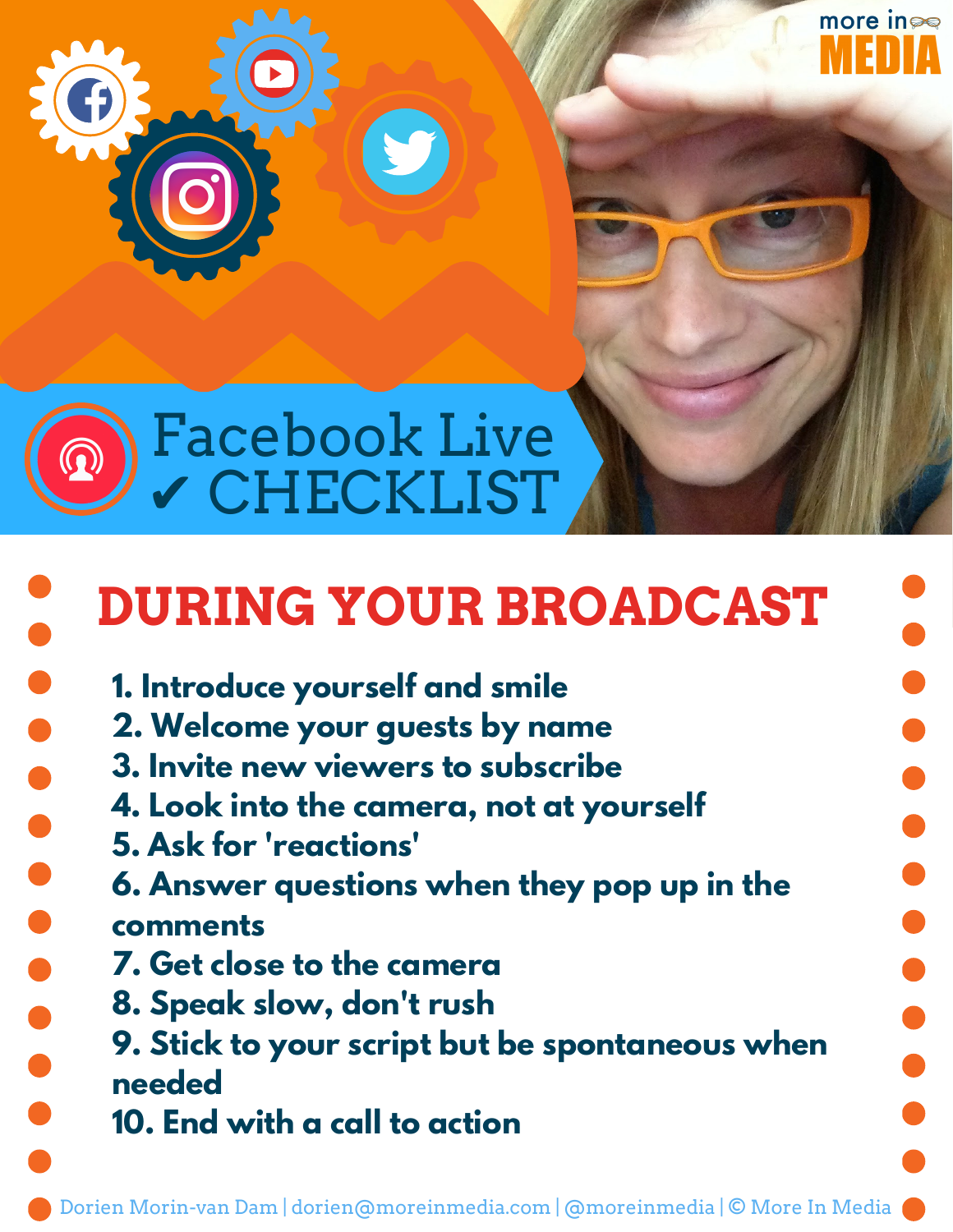

# **AFTER YOU END THE VIDEO**

more in

**. . . . . .** 

 $\bullet$ **1. Edit your video (on desktop!) and add a description and tags 2. Leave and pin your own comment with a link to a sign up page, article or sales page 3. Set up your next Facebook Live event 4. Share your video on other social media channels 5. Download your Facebook Live video 6. Upload your video to YouTube 7. Embed your video in a blog article 8. Get feedback from your audience 9. Comment on the comments on your video where appropriate 10. Plan for your next broadcast; invite a guest**

Dorien Morin-van Dam | dorien@moreinmedia.com | @moreinmedia | © More In Media